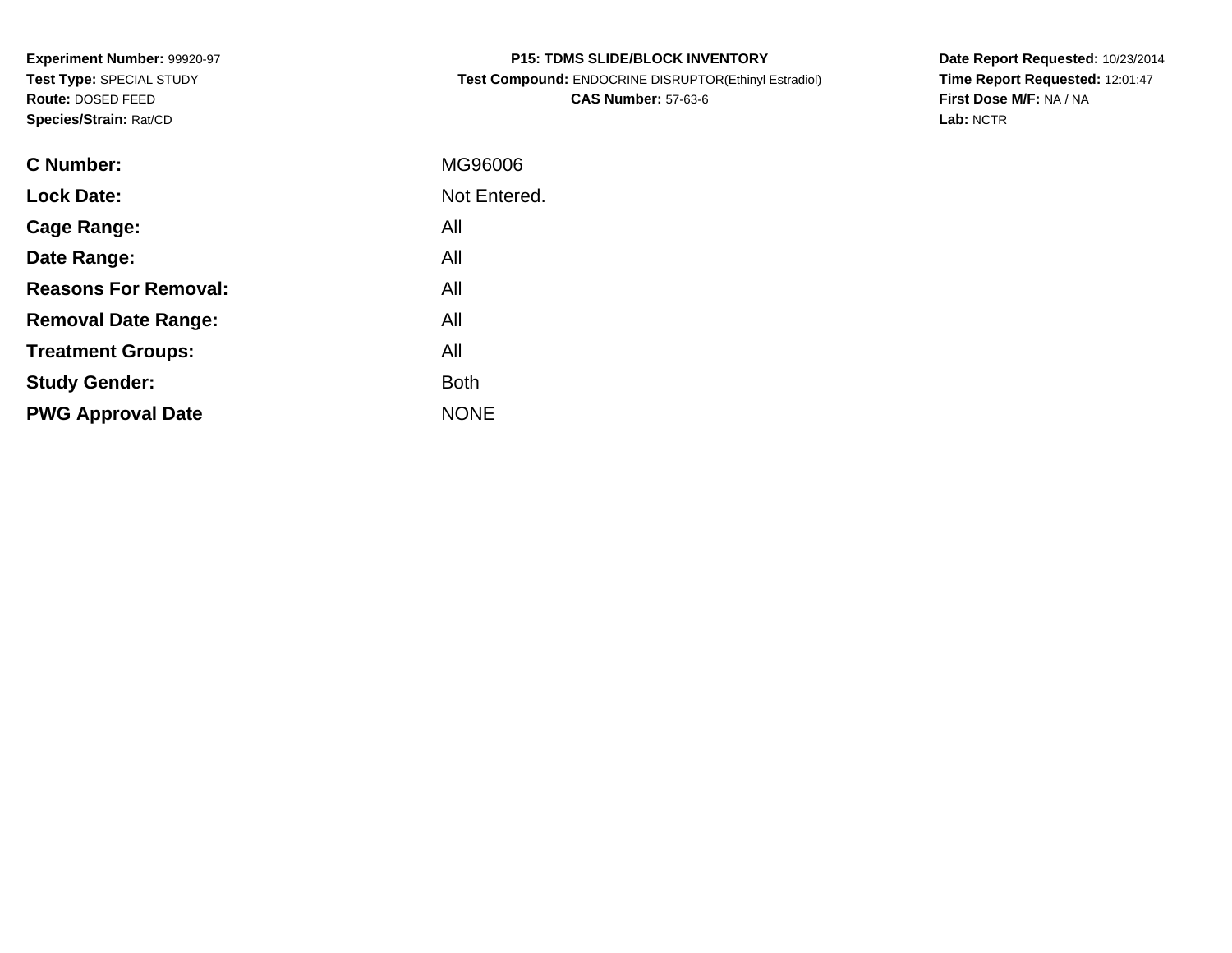**Test Type:** SPECIAL STUDY

**Route:** DOSED FEED

### **Species/Strain:** Rat/CD

#### **P15: TDMS SLIDE/BLOCK INVENTORY**

**Test Compound:** ENDOCRINE DISRUPTOR(Ethinyl Estradiol)

## **CAS Number:** 57-63-6

**Date Report Requested:** 10/23/2014**Time Report Requested:** 12:01:47**First Dose M/F:** NA / NA**Lab:** NCTR

| <b>SPECIES: Rat</b>         |                          |                               | <b>STRAIN: CD</b>        |                          |                             | <b>SEX: MALE</b>      |                          |                               | <b>DOSE LEVEL: F2</b>    | CONTROL                  |                      |  |
|-----------------------------|--------------------------|-------------------------------|--------------------------|--------------------------|-----------------------------|-----------------------|--------------------------|-------------------------------|--------------------------|--------------------------|----------------------|--|
| <b>CID</b><br><b>NUMBER</b> | INDIVIDUAL<br>ANIMAL NO. | <b>HISTO</b><br><b>NUMBER</b> | NMBR OF<br><b>SLIDES</b> | NMBR OF<br><b>BLOCKS</b> | <b>WET</b><br><b>TISSUE</b> | CID.<br><b>NUMBER</b> | INDIVIDUAL<br>ANIMAL NO. | <b>HISTO</b><br><b>NUMBER</b> | NMBR OF<br><b>SLIDES</b> | NMBR OF<br><b>BLOCKS</b> | WET<br><b>TISSUE</b> |  |
| 494                         | 00494                    | 021380100494                  |                          |                          | Y N                         | 659                   | 00659                    | 021380100659                  |                          |                          | Y N                  |  |
| 495                         | 00495                    | 021380100495                  |                          | .                        | Y N                         | 660                   | 00660                    | 021380100660                  |                          |                          | Y N                  |  |
| 497                         | 00497                    | 021380100497                  |                          |                          | Y N                         | 661                   | 00661                    | 021380100661                  |                          |                          | Y N                  |  |
| 498                         | 00498                    | 021380100498                  |                          |                          | Y N                         | 672                   | 00672                    | 021380100672                  | .                        |                          | Y N                  |  |
| 544                         | 00544                    | 021380100544                  |                          |                          | Y N                         | 673                   | 00673                    | 021380100673                  |                          |                          | Y N                  |  |
| 545                         | 00545                    | 021380100545                  |                          |                          | Y N                         |                       |                          |                               |                          |                          |                      |  |
| 546                         | 00546                    | 021380100546                  |                          |                          | Y N                         |                       |                          |                               |                          |                          |                      |  |
| 547                         | 00547                    | 021380100547                  |                          |                          | Y N                         |                       |                          |                               |                          |                          |                      |  |
| 548                         | 00548                    | 021380100548                  |                          | .                        | Y N                         |                       |                          |                               |                          |                          |                      |  |
| 549                         | 00549                    | 021380100549                  |                          |                          | Y N                         |                       |                          |                               |                          |                          |                      |  |
| 587                         | 00587                    | 021380100587                  |                          |                          | Y N                         |                       |                          |                               |                          |                          |                      |  |
| 588                         | 00588                    | 021380100588                  |                          |                          | Y N                         |                       |                          |                               |                          |                          |                      |  |
| 589                         | 00589                    | 021380100589                  |                          |                          | Y N                         |                       |                          |                               |                          |                          |                      |  |
| 590                         | 00590                    | 021380100590                  |                          |                          | Y N                         |                       |                          |                               |                          |                          |                      |  |
| 631                         | 00631                    | 021380100631                  |                          |                          | Y N                         |                       |                          |                               |                          |                          |                      |  |
| 632                         | 00632                    | 021380100632                  |                          |                          | Y N                         |                       |                          |                               |                          |                          |                      |  |
| 633                         | 00633                    | 021380100633                  |                          | .                        | Y N                         |                       |                          |                               |                          |                          |                      |  |
| 634                         | 00634                    | 021380100634                  |                          |                          | Y N                         |                       |                          |                               |                          |                          |                      |  |
| 635                         | 00635                    | 021380100635                  |                          |                          | Y N                         |                       |                          |                               |                          |                          |                      |  |
| 636                         | 00636                    | 021380100636                  |                          |                          | Y N                         |                       |                          |                               |                          |                          |                      |  |

### IN MY OPINION THIS MATERIAL IS OF SUFFICIENT QUALITY TO BE RETAINED IN THECARCINOGENESIS REPOSITORY UNLESS THE MATERIAL IS MARKED WITH AN ASTERISK

REVIEWED BY REPOSITORY SUPERVISOR

(INITIALS) (DATE) (SIGNATURE) (DATE)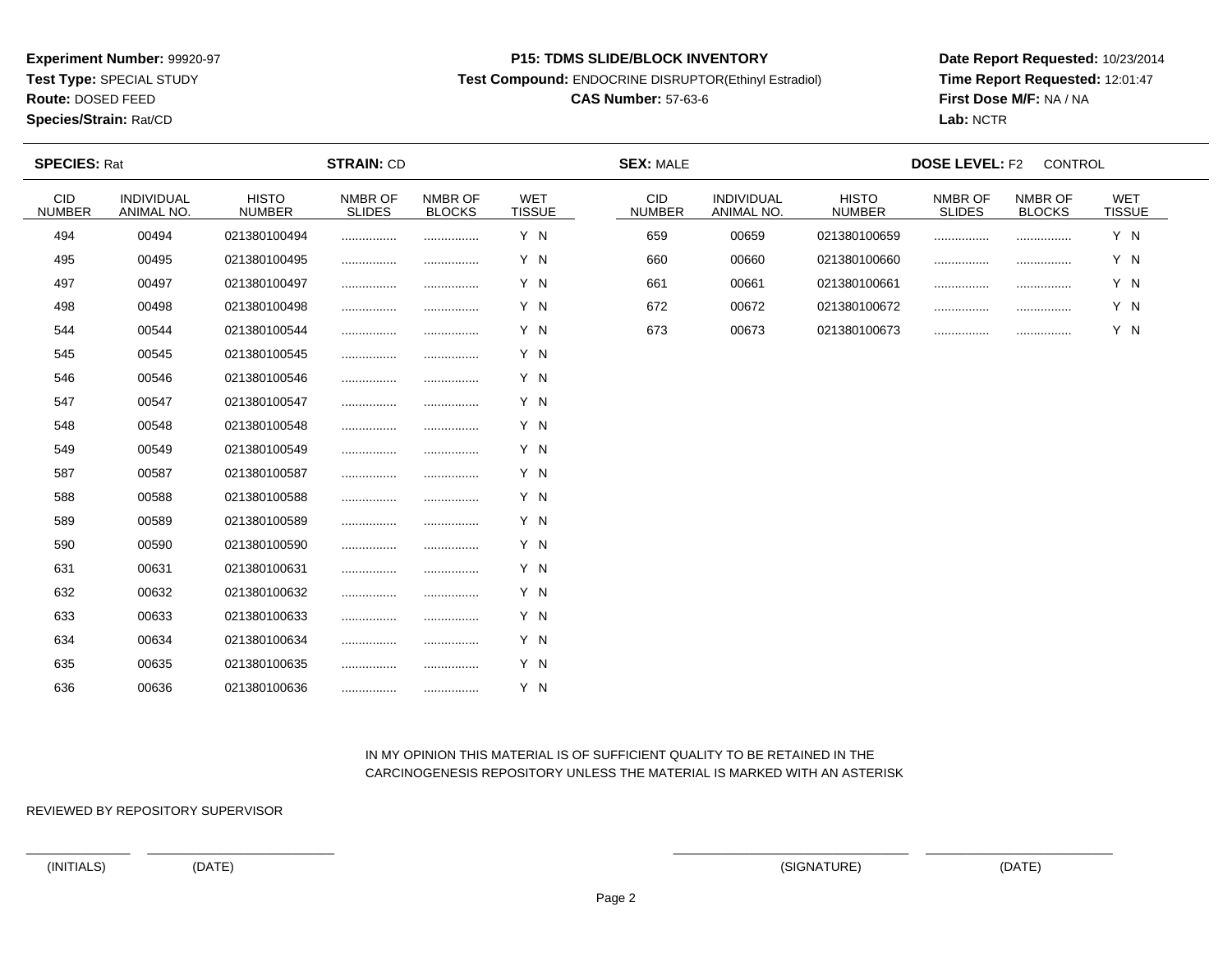**Test Type:** SPECIAL STUDY

**Route:** DOSED FEED

**Species/Strain:** Rat/CD

#### **P15: TDMS SLIDE/BLOCK INVENTORY**

**Test Compound:** ENDOCRINE DISRUPTOR(Ethinyl Estradiol)

## **CAS Number:** 57-63-6

**Date Report Requested:** 10/23/2014**Time Report Requested:** 12:01:47**First Dose M/F:** NA / NA**Lab:** NCTR

| <b>SPECIES: Rat</b>         |                          |                               | <b>STRAIN: CD</b>        |                          |                             | <b>SEX: MALE</b>            |                                 |                               | <b>DOSE LEVEL: F2</b>    | 2.0 PPB                  |               |  |
|-----------------------------|--------------------------|-------------------------------|--------------------------|--------------------------|-----------------------------|-----------------------------|---------------------------------|-------------------------------|--------------------------|--------------------------|---------------|--|
| <b>CID</b><br><b>NUMBER</b> | INDIVIDUAL<br>ANIMAL NO. | <b>HISTO</b><br><b>NUMBER</b> | NMBR OF<br><b>SLIDES</b> | NMBR OF<br><b>BLOCKS</b> | <b>WET</b><br><b>TISSUE</b> | <b>CID</b><br><b>NUMBER</b> | <b>INDIVIDUAL</b><br>ANIMAL NO. | <b>HISTO</b><br><b>NUMBER</b> | NMBR OF<br><b>SLIDES</b> | NMBR OF<br><b>BLOCKS</b> | WET<br>TISSUE |  |
| 499                         | 00499                    | 021380100499                  |                          |                          | Y N                         | 664                         | 00664                           | 021380100664                  |                          |                          | Y N           |  |
| 500                         | 00500                    | 021380100500                  |                          |                          | Y N                         | 665                         | 00665                           | 021380100665                  |                          |                          | Y N           |  |
| 501                         | 00501                    | 021380100501                  |                          |                          | Y N                         | 666                         | 00666                           | 021380100666                  |                          |                          | Y N           |  |
| 502                         | 00502                    | 021380100502                  |                          |                          | Y N                         | 674                         | 00674                           | 021380100674                  |                          |                          | Y N           |  |
| 503                         | 00503                    | 021380100503                  |                          |                          | Y N                         | 675                         | 00675                           | 021380100675                  |                          |                          | Y N           |  |
| 504                         | 00504                    | 021380100504                  |                          |                          | Y N                         |                             |                                 |                               |                          |                          |               |  |
| 505                         | 00505                    | 021380100505                  |                          |                          | Y N                         |                             |                                 |                               |                          |                          |               |  |
| 550                         | 00550                    | 021380100550                  |                          |                          | Y N                         |                             |                                 |                               |                          |                          |               |  |
| 551                         | 00551                    | 021380100551                  |                          |                          | Y N                         |                             |                                 |                               |                          |                          |               |  |
| 552                         | 00552                    | 021380100552                  |                          |                          | Y N                         |                             |                                 |                               |                          |                          |               |  |
| 553                         | 00553                    | 021380100553                  |                          |                          | Y N                         |                             |                                 |                               |                          |                          |               |  |
| 591                         | 00591                    | 021380100591                  |                          | .                        | Y N                         |                             |                                 |                               |                          |                          |               |  |
| 592                         | 00592                    | 021380100592                  |                          |                          | Y N                         |                             |                                 |                               |                          |                          |               |  |
| 593                         | 00593                    | 021380100593                  |                          |                          | Y N                         |                             |                                 |                               |                          |                          |               |  |
| 637                         | 00637                    | 021380100637                  |                          |                          | Y N                         |                             |                                 |                               |                          |                          |               |  |
| 638                         | 00638                    | 021380100638                  |                          |                          | Y N                         |                             |                                 |                               |                          |                          |               |  |
| 639                         | 00639                    | 021380100639                  |                          |                          | Y N                         |                             |                                 |                               |                          |                          |               |  |
| 640                         | 00640                    | 021380100640                  |                          |                          | Y N                         |                             |                                 |                               |                          |                          |               |  |
| 662                         | 00662                    | 021380100662                  |                          |                          | Y N                         |                             |                                 |                               |                          |                          |               |  |
| 663                         | 00663                    | 021380100663                  |                          |                          | Y N                         |                             |                                 |                               |                          |                          |               |  |

### IN MY OPINION THIS MATERIAL IS OF SUFFICIENT QUALITY TO BE RETAINED IN THECARCINOGENESIS REPOSITORY UNLESS THE MATERIAL IS MARKED WITH AN ASTERISK

REVIEWED BY REPOSITORY SUPERVISOR

(INITIALS) (DATE) (SIGNATURE) (DATE)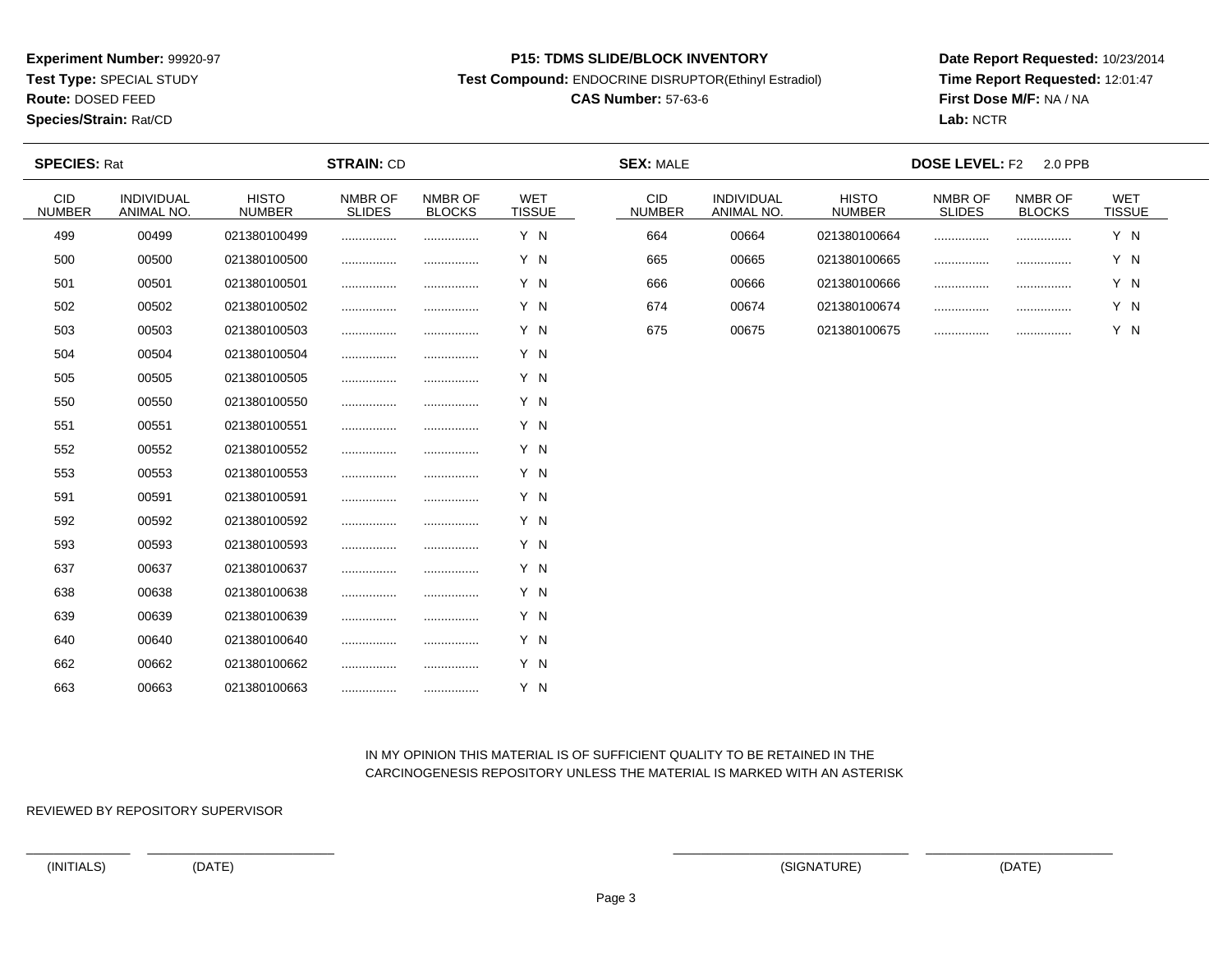**Test Type:** SPECIAL STUDY

# **Route:** DOSED FEED

**Species/Strain:** Rat/CD

#### **P15: TDMS SLIDE/BLOCK INVENTORY**

**Test Compound:** ENDOCRINE DISRUPTOR(Ethinyl Estradiol)

## **CAS Number:** 57-63-6

**Date Report Requested:** 10/23/2014**Time Report Requested:** 12:01:47**First Dose M/F:** NA / NA**Lab:** NCTR

| <b>SPECIES: Rat</b>         |                          |                               | <b>STRAIN: CD</b>        |                          |                             | <b>SEX: MALE</b>            |                                 | <b>DOSE LEVEL: F2</b><br>10 PPB |                          |                          |                             |  |
|-----------------------------|--------------------------|-------------------------------|--------------------------|--------------------------|-----------------------------|-----------------------------|---------------------------------|---------------------------------|--------------------------|--------------------------|-----------------------------|--|
| <b>CID</b><br><b>NUMBER</b> | INDIVIDUAL<br>ANIMAL NO. | <b>HISTO</b><br><b>NUMBER</b> | NMBR OF<br><b>SLIDES</b> | NMBR OF<br><b>BLOCKS</b> | <b>WET</b><br><b>TISSUE</b> | <b>CID</b><br><b>NUMBER</b> | <b>INDIVIDUAL</b><br>ANIMAL NO. | <b>HISTO</b><br><b>NUMBER</b>   | NMBR OF<br><b>SLIDES</b> | NMBR OF<br><b>BLOCKS</b> | <b>WET</b><br><b>TISSUE</b> |  |
| 506                         | 00506                    | 021380100506                  |                          |                          | Y N                         | 642                         | 00642                           | 021380100642                    |                          |                          | Y N                         |  |
| 507                         | 00507                    | 021380100507                  |                          |                          | Y N                         | 643                         | 00643                           | 021380100643                    |                          |                          | Y N                         |  |
| 508                         | 00508                    | 021380100508                  |                          |                          | Y N                         | 644                         | 00644                           | 021380100644                    |                          |                          | Y N                         |  |
| 509                         | 00509                    | 021380100509                  |                          |                          | Y N                         | 645                         | 00645                           | 021380100645                    |                          |                          | Y N                         |  |
| 510                         | 00510                    | 021380100510                  |                          |                          | Y N                         | 667                         | 00667                           | 021380100667                    |                          |                          | Y N                         |  |
| 511                         | 00511                    | 021380100511                  |                          |                          | Y N                         |                             |                                 |                                 |                          |                          |                             |  |
| 512                         | 00512                    | 021380100512                  |                          |                          | Y N                         |                             |                                 |                                 |                          |                          |                             |  |
| 513                         | 00513                    | 021380100513                  |                          |                          | Y N                         |                             |                                 |                                 |                          |                          |                             |  |
| 554                         | 00554                    | 021380100554                  |                          |                          | Y N                         |                             |                                 |                                 |                          |                          |                             |  |
| 555                         | 00555                    | 021380100555                  |                          |                          | Y N                         |                             |                                 |                                 |                          |                          |                             |  |
| 556                         | 00556                    | 021380100556                  |                          |                          | Y N                         |                             |                                 |                                 |                          |                          |                             |  |
| 557                         | 00557                    | 021380100557                  |                          |                          | Y N                         |                             |                                 |                                 |                          |                          |                             |  |
| 558                         | 00558                    | 021380100558                  |                          |                          | Y N                         |                             |                                 |                                 |                          |                          |                             |  |
| 559                         | 00559                    | 021380100559                  |                          |                          | Y N                         |                             |                                 |                                 |                          |                          |                             |  |
| 594                         | 00594                    | 021380100594                  |                          |                          | Y N                         |                             |                                 |                                 |                          |                          |                             |  |
| 595                         | 00595                    | 021380100595                  |                          |                          | Y N                         |                             |                                 |                                 |                          |                          |                             |  |
| 596                         | 00596                    | 021380100596                  |                          |                          | Y N                         |                             |                                 |                                 |                          |                          |                             |  |
| 597                         | 00597                    | 021380100597                  |                          |                          | Y N                         |                             |                                 |                                 |                          |                          |                             |  |
| 598                         | 00598                    | 021380100598                  |                          |                          | Y N                         |                             |                                 |                                 |                          |                          |                             |  |
| 641                         | 00641                    | 021380100641                  |                          | .                        | Y N                         |                             |                                 |                                 |                          |                          |                             |  |

### IN MY OPINION THIS MATERIAL IS OF SUFFICIENT QUALITY TO BE RETAINED IN THECARCINOGENESIS REPOSITORY UNLESS THE MATERIAL IS MARKED WITH AN ASTERISK

REVIEWED BY REPOSITORY SUPERVISOR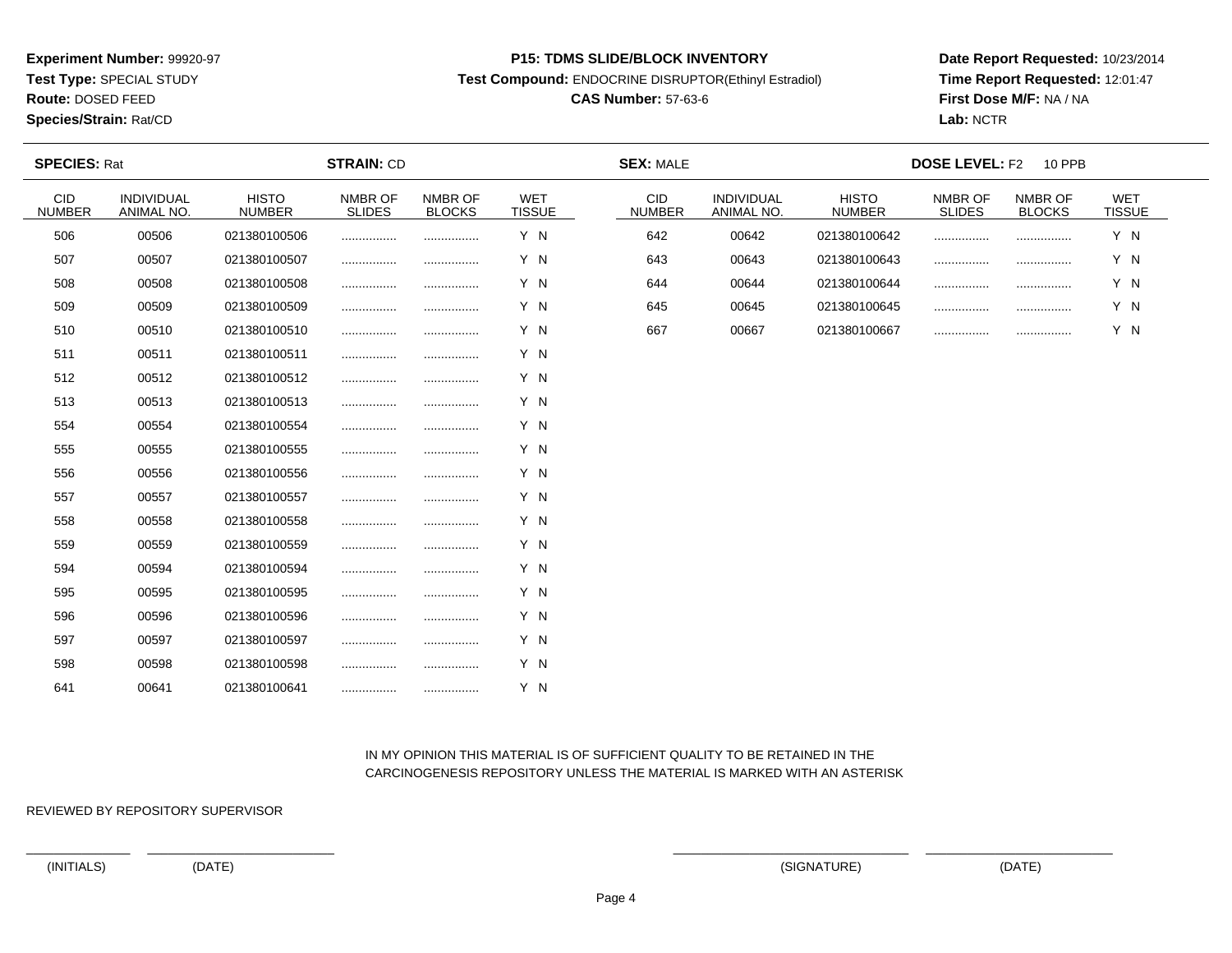**Test Type:** SPECIAL STUDY

**Route:** DOSED FEED

**Species/Strain:** Rat/CD

#### **P15: TDMS SLIDE/BLOCK INVENTORY**

**Test Compound:** ENDOCRINE DISRUPTOR(Ethinyl Estradiol)

## **CAS Number:** 57-63-6

**Date Report Requested:** 10/23/2014**Time Report Requested:** 12:01:47**First Dose M/F:** NA / NA**Lab:** NCTR

| <b>SPECIES: Rat</b>         |                                 |                               | <b>STRAIN: CD</b>        |                          |                             | <b>SEX: MALE</b>            |                                 | <b>DOSE LEVEL: F2</b><br><b>50 PPB</b> |                          |                          |                             |  |
|-----------------------------|---------------------------------|-------------------------------|--------------------------|--------------------------|-----------------------------|-----------------------------|---------------------------------|----------------------------------------|--------------------------|--------------------------|-----------------------------|--|
| <b>CID</b><br><b>NUMBER</b> | <b>INDIVIDUAL</b><br>ANIMAL NO. | <b>HISTO</b><br><b>NUMBER</b> | NMBR OF<br><b>SLIDES</b> | NMBR OF<br><b>BLOCKS</b> | <b>WET</b><br><b>TISSUE</b> | <b>CID</b><br><b>NUMBER</b> | <b>INDIVIDUAL</b><br>ANIMAL NO. | <b>HISTO</b><br><b>NUMBER</b>          | NMBR OF<br><b>SLIDES</b> | NMBR OF<br><b>BLOCKS</b> | <b>WET</b><br><b>TISSUE</b> |  |
| 514                         | 00514                           | 021380100514                  |                          |                          | Y N                         | 648                         | 00648                           | 021380100648                           |                          |                          | Y N                         |  |
| 515                         | 00515                           | 021380100515                  |                          |                          | Y N                         | 649                         | 00649                           | 021380100649                           |                          | .                        | Y N                         |  |
| 516                         | 00516                           | 021380100516                  | .                        |                          | Y N                         | 650                         | 00650                           | 021380100650                           |                          | .                        | Y N                         |  |
| 517                         | 00517                           | 021380100517                  |                          |                          | Y N                         | 651                         | 00651                           | 021380100651                           |                          |                          | Y N                         |  |
| 518                         | 00518                           | 021380100518                  |                          |                          | Y N                         | 668                         | 00668                           | 021380100668                           |                          | .                        | Y N                         |  |
| 560                         | 00560                           | 021380100560                  |                          |                          | Y N                         |                             |                                 |                                        |                          |                          |                             |  |
| 561                         | 00561                           | 021380100561                  |                          |                          | Y N                         |                             |                                 |                                        |                          |                          |                             |  |
| 562                         | 00562                           | 021380100562                  |                          |                          | Y N                         |                             |                                 |                                        |                          |                          |                             |  |
| 563                         | 00563                           | 021380100563                  |                          |                          | Y N                         |                             |                                 |                                        |                          |                          |                             |  |
| 564                         | 00564                           | 021380100564                  |                          |                          | Y N                         |                             |                                 |                                        |                          |                          |                             |  |
| 599                         | 00599                           | 021380100599                  |                          |                          | Y N                         |                             |                                 |                                        |                          |                          |                             |  |
| 600                         | 00600                           | 021380100600                  |                          |                          | Y N                         |                             |                                 |                                        |                          |                          |                             |  |
| 601                         | 00601                           | 021380100601                  |                          |                          | Y N                         |                             |                                 |                                        |                          |                          |                             |  |
| 602                         | 00602                           | 021380100602                  |                          |                          | Y N                         |                             |                                 |                                        |                          |                          |                             |  |
| 603                         | 00603                           | 021380100603                  |                          |                          | Y N                         |                             |                                 |                                        |                          |                          |                             |  |
| 604                         | 00604                           | 021380100604                  |                          |                          | Y N                         |                             |                                 |                                        |                          |                          |                             |  |
| 605                         | 00605                           | 021380100605                  |                          |                          | Y N                         |                             |                                 |                                        |                          |                          |                             |  |
| 606                         | 00606                           | 021380100606                  | .                        |                          | Y N                         |                             |                                 |                                        |                          |                          |                             |  |
| 646                         | 00646                           | 021380100646                  |                          |                          | Y N                         |                             |                                 |                                        |                          |                          |                             |  |
| 647                         | 00647                           | 021380100647                  |                          |                          | Y N                         |                             |                                 |                                        |                          |                          |                             |  |

### IN MY OPINION THIS MATERIAL IS OF SUFFICIENT QUALITY TO BE RETAINED IN THECARCINOGENESIS REPOSITORY UNLESS THE MATERIAL IS MARKED WITH AN ASTERISK

REVIEWED BY REPOSITORY SUPERVISOR

(INITIALS) (DATE) (SIGNATURE) (DATE)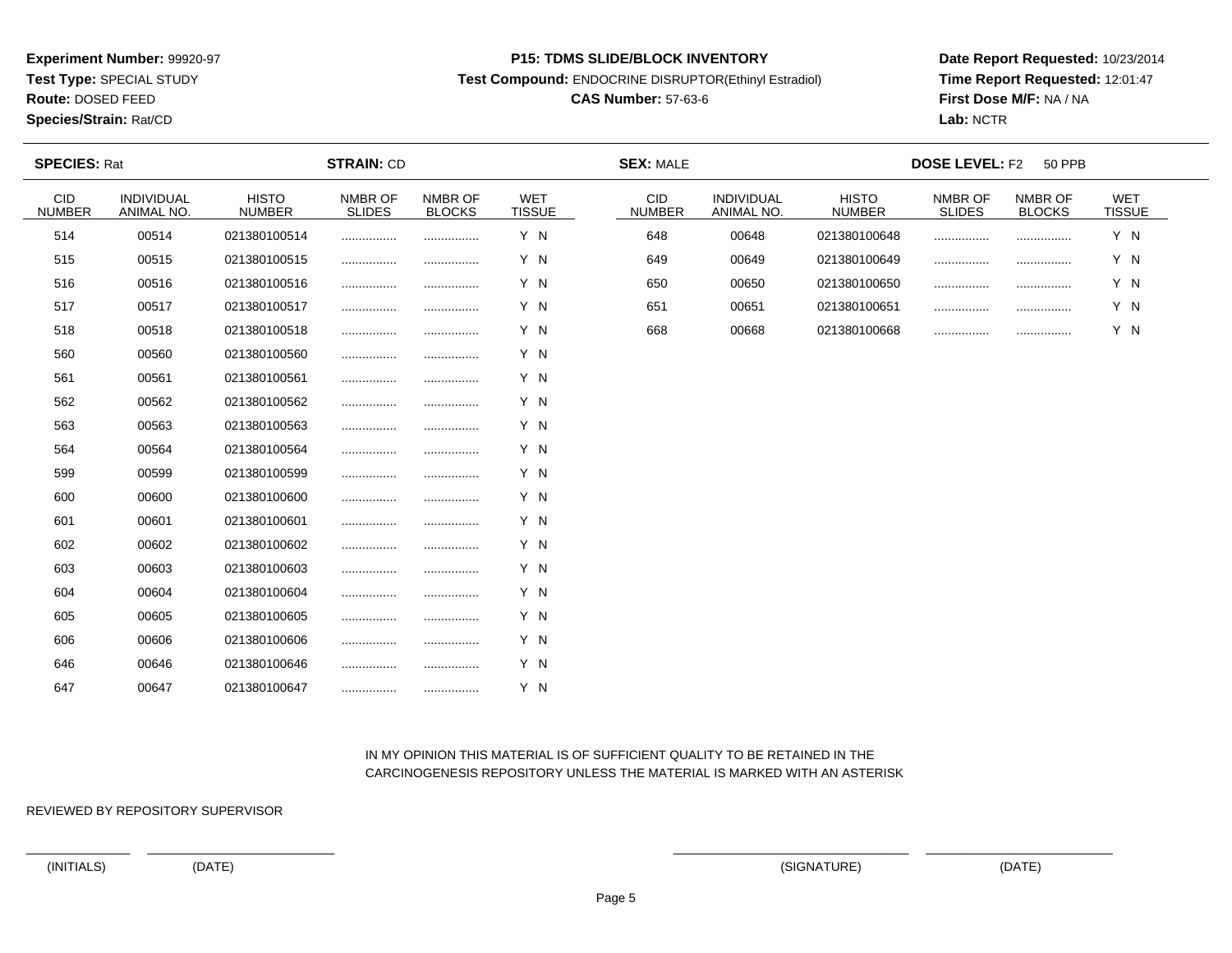**Test Type:** SPECIAL STUDY

**Route:** DOSED FEED

**Species/Strain:** Rat/CD

#### **P15: TDMS SLIDE/BLOCK INVENTORY**

**Test Compound:** ENDOCRINE DISRUPTOR(Ethinyl Estradiol)

## **CAS Number:** 57-63-6

**Date Report Requested:** 10/23/2014**Time Report Requested:** 12:01:47**First Dose M/F:** NA / NA**Lab:** NCTR

| <b>SPECIES: Rat</b>         |                          | <b>STRAIN: CD</b>             |                          |                          | <b>SEX: FEMALE</b>   |                             | <b>DOSE LEVEL: F2</b><br>CONTROL |                               |                          |                          |                      |  |
|-----------------------------|--------------------------|-------------------------------|--------------------------|--------------------------|----------------------|-----------------------------|----------------------------------|-------------------------------|--------------------------|--------------------------|----------------------|--|
| <b>CID</b><br><b>NUMBER</b> | INDIVIDUAL<br>ANIMAL NO. | <b>HISTO</b><br><b>NUMBER</b> | NMBR OF<br><b>SLIDES</b> | NMBR OF<br><b>BLOCKS</b> | WET<br><b>TISSUE</b> | <b>CID</b><br><b>NUMBER</b> | INDIVIDUAL<br>ANIMAL NO.         | <b>HISTO</b><br><b>NUMBER</b> | NMBR OF<br><b>SLIDES</b> | NMBR OF<br><b>BLOCKS</b> | WET<br><b>TISSUE</b> |  |
| 474                         | 00474                    | 021380100474                  |                          |                          | Y N                  | 652                         | 00652                            | 021380100652                  |                          |                          | Y N                  |  |
| 475                         | 00475                    | 021380100475                  |                          |                          | Y N                  | 653                         | 00653                            | 021380100653                  |                          | .                        | Y N                  |  |
| 476                         | 00476                    | 021380100476                  |                          |                          | Y N                  | 654                         | 00654                            | 021380100654                  |                          | .                        | Y N                  |  |
| 477                         | 00477                    | 021380100477                  |                          |                          | Y N                  | 669                         | 00669                            | 021380100669                  |                          |                          | Y N                  |  |
| 478                         | 00478                    | 021380100478                  |                          |                          | Y N                  | 670                         | 00670                            | 021380100670                  |                          |                          | Y N                  |  |
| 479                         | 00479                    | 021380100479                  |                          |                          | Y N                  |                             |                                  |                               |                          |                          |                      |  |
| 519                         | 00519                    | 021380100519                  |                          |                          | Y N                  |                             |                                  |                               |                          |                          |                      |  |
| 520                         | 00520                    | 021380100520                  |                          |                          | Y N                  |                             |                                  |                               |                          |                          |                      |  |
| 521                         | 00521                    | 021380100521                  |                          |                          | Y N                  |                             |                                  |                               |                          |                          |                      |  |
| 522                         | 00522                    | 021380100522                  |                          |                          | Y N                  |                             |                                  |                               |                          |                          |                      |  |
| 523                         | 00523                    | 021380100523                  |                          |                          | Y N                  |                             |                                  |                               |                          |                          |                      |  |
| 524                         | 00524                    | 021380100524                  |                          |                          | Y N                  |                             |                                  |                               |                          |                          |                      |  |
| 525                         | 00525                    | 021380100525                  |                          | .                        | Y N                  |                             |                                  |                               |                          |                          |                      |  |
| 565                         | 00565                    | 021380100565                  |                          |                          | Y N                  |                             |                                  |                               |                          |                          |                      |  |
| 566                         | 00566                    | 021380100566                  |                          |                          | Y N                  |                             |                                  |                               |                          |                          |                      |  |
| 567                         | 00567                    | 021380100567                  |                          |                          | Y N                  |                             |                                  |                               |                          |                          |                      |  |
| 568                         | 00568                    | 021380100568                  |                          | .                        | Y N                  |                             |                                  |                               |                          |                          |                      |  |
| 607                         | 00607                    | 021380100607                  |                          |                          | Y N                  |                             |                                  |                               |                          |                          |                      |  |
| 608                         | 00608                    | 021380100608                  |                          |                          | Y N                  |                             |                                  |                               |                          |                          |                      |  |
| 609                         | 00609                    | 021380100609                  |                          | .                        | Y N                  |                             |                                  |                               |                          |                          |                      |  |

### IN MY OPINION THIS MATERIAL IS OF SUFFICIENT QUALITY TO BE RETAINED IN THECARCINOGENESIS REPOSITORY UNLESS THE MATERIAL IS MARKED WITH AN ASTERISK

REVIEWED BY REPOSITORY SUPERVISOR

(INITIALS) (DATE) (SIGNATURE) (DATE)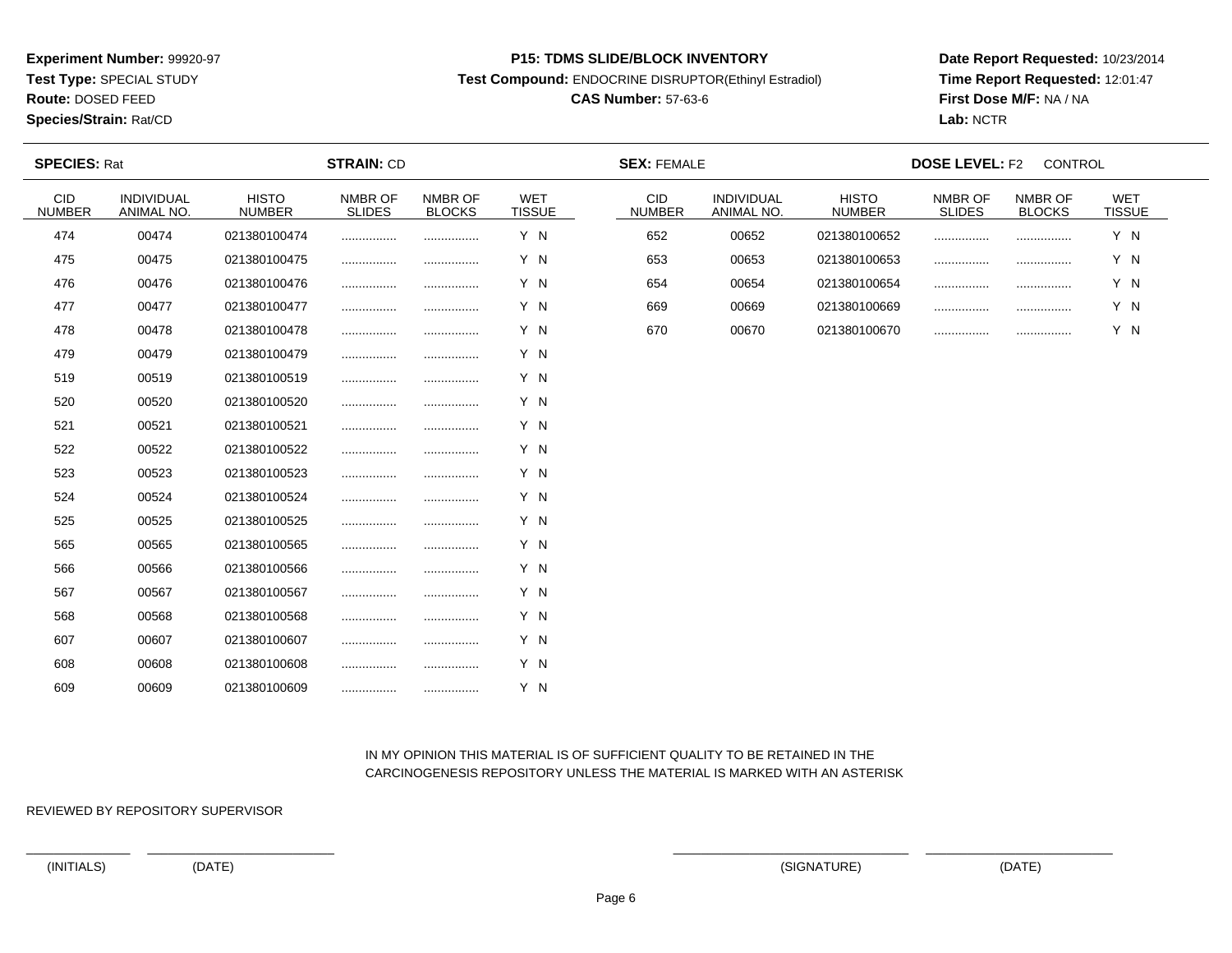**Test Type:** SPECIAL STUDY

# **Route:** DOSED FEED

**Species/Strain:** Rat/CD

#### **P15: TDMS SLIDE/BLOCK INVENTORY**

**Test Compound:** ENDOCRINE DISRUPTOR(Ethinyl Estradiol)

## **CAS Number:** 57-63-6

**Date Report Requested:** 10/23/2014**Time Report Requested:** 12:01:47**First Dose M/F:** NA / NA**Lab:** NCTR

| <b>SPECIES: Rat</b>         |                          |                               | <b>STRAIN: CD</b> |                          |                             | <b>SEX: FEMALE</b>          |                          |                               | <b>DOSE LEVEL: F2</b>    | 2.0 PPB                  |                      |  |
|-----------------------------|--------------------------|-------------------------------|-------------------|--------------------------|-----------------------------|-----------------------------|--------------------------|-------------------------------|--------------------------|--------------------------|----------------------|--|
| <b>CID</b><br><b>NUMBER</b> | INDIVIDUAL<br>ANIMAL NO. | <b>HISTO</b><br><b>NUMBER</b> | NMBR OF<br>SLIDES | NMBR OF<br><b>BLOCKS</b> | <b>WET</b><br><b>TISSUE</b> | <b>CID</b><br><b>NUMBER</b> | INDIVIDUAL<br>ANIMAL NO. | <b>HISTO</b><br><b>NUMBER</b> | NMBR OF<br><b>SLIDES</b> | NMBR OF<br><b>BLOCKS</b> | WET<br><b>TISSUE</b> |  |
| 480                         | 00480                    | 021380100480                  |                   |                          | Y N                         | 610                         | 00610                    | 021380100610                  |                          |                          | Y N                  |  |
| 481                         | 00481                    | 021380100481                  |                   |                          | Y N                         | 611                         | 00611                    | 021380100611                  | .                        |                          | Y N                  |  |
| 482                         | 00482                    | 021380100482                  |                   |                          | Y N                         | 612                         | 00612                    | 021380100612                  |                          |                          | Y N                  |  |
| 483                         | 00483                    | 021380100483                  |                   |                          | Y N                         | 655                         | 00655                    | 021380100655                  | .                        |                          | Y N                  |  |
| 484                         | 00484                    | 021380100484                  |                   |                          | Y N                         | 671                         | 00671                    | 021380100671                  |                          |                          | Y N                  |  |
| 485                         | 00485                    | 021380100485                  |                   |                          | Y N                         |                             |                          |                               |                          |                          |                      |  |
| 486                         | 00486                    | 021380100486                  |                   |                          | Y N                         |                             |                          |                               |                          |                          |                      |  |
| 487                         | 00487                    | 021380100487                  |                   |                          | Y N                         |                             |                          |                               |                          |                          |                      |  |
| 526                         | 00526                    | 021380100526                  |                   |                          | Y N                         |                             |                          |                               |                          |                          |                      |  |
| 527                         | 00527                    | 021380100527                  |                   |                          | Y N                         |                             |                          |                               |                          |                          |                      |  |
| 528                         | 00528                    | 021380100528                  |                   |                          | Y N                         |                             |                          |                               |                          |                          |                      |  |
| 529                         | 00529                    | 021380100529                  |                   |                          | Y N                         |                             |                          |                               |                          |                          |                      |  |
| 530                         | 00530                    | 021380100530                  |                   |                          | Y N                         |                             |                          |                               |                          |                          |                      |  |
| 531                         | 00531                    | 021380100531                  |                   |                          | Y N                         |                             |                          |                               |                          |                          |                      |  |
| 532                         | 00532                    | 021380100532                  |                   |                          | Y N                         |                             |                          |                               |                          |                          |                      |  |
| 533                         | 00533                    | 021380100533                  |                   |                          | Y N                         |                             |                          |                               |                          |                          |                      |  |
| 569                         | 00569                    | 021380100569                  |                   |                          | Y N                         |                             |                          |                               |                          |                          |                      |  |
| 570                         | 00570                    | 021380100570                  |                   |                          | Y N                         |                             |                          |                               |                          |                          |                      |  |
| 571                         | 00571                    | 021380100571                  |                   |                          | Y N                         |                             |                          |                               |                          |                          |                      |  |
| 572                         | 00572                    | 021380100572                  |                   |                          | Y N                         |                             |                          |                               |                          |                          |                      |  |

### IN MY OPINION THIS MATERIAL IS OF SUFFICIENT QUALITY TO BE RETAINED IN THECARCINOGENESIS REPOSITORY UNLESS THE MATERIAL IS MARKED WITH AN ASTERISK

REVIEWED BY REPOSITORY SUPERVISOR

(INITIALS) (DATE) (SIGNATURE) (DATE)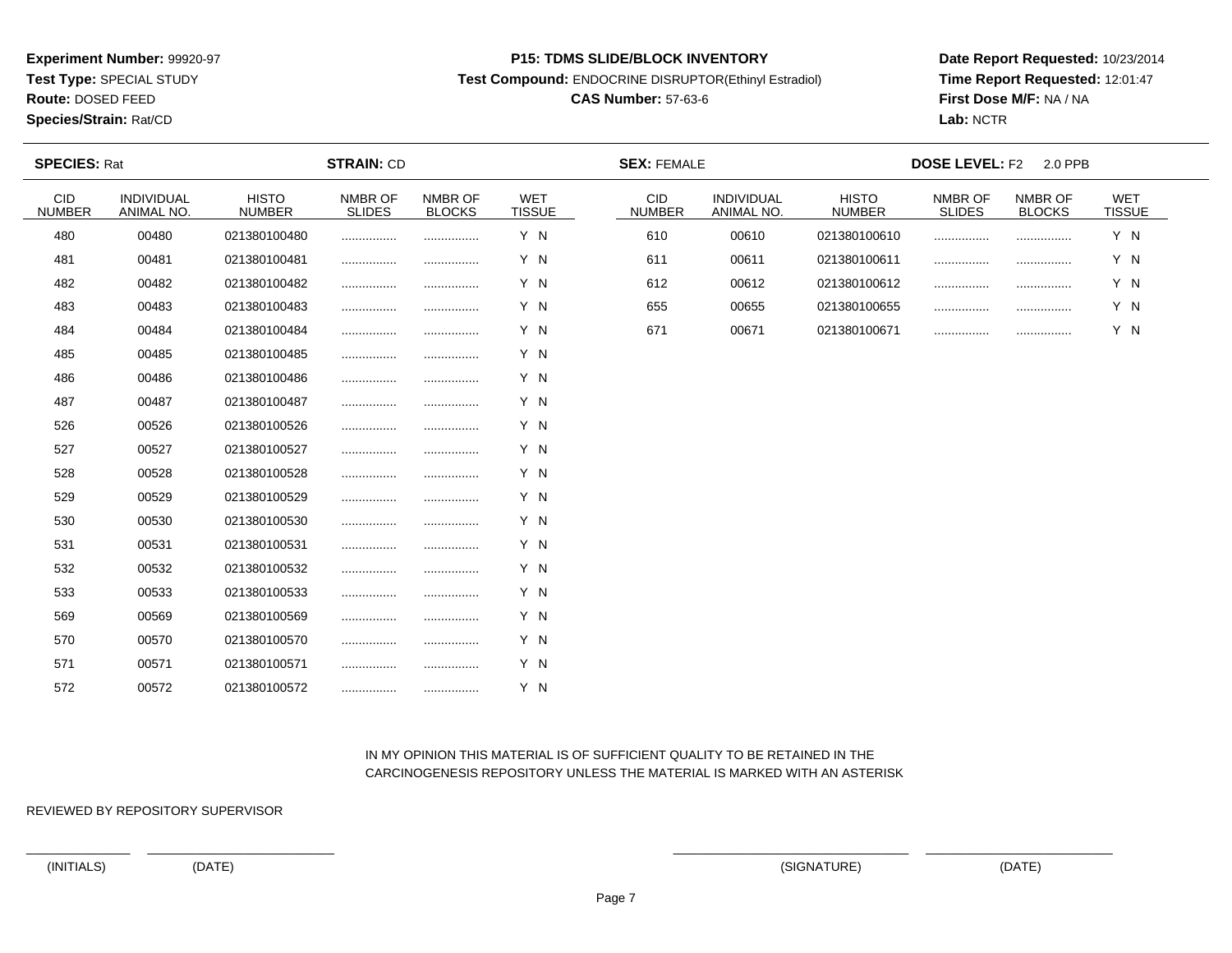**Test Type:** SPECIAL STUDY

**Route:** DOSED FEED

### **Species/Strain:** Rat/CD

#### **P15: TDMS SLIDE/BLOCK INVENTORY**

**Test Compound:** ENDOCRINE DISRUPTOR(Ethinyl Estradiol)

## **CAS Number:** 57-63-6

**Date Report Requested:** 10/23/2014**Time Report Requested:** 12:01:47**First Dose M/F:** NA / NA**Lab:** NCTR

| <b>SPECIES: Rat</b>         |                                 |                               | <b>STRAIN: CD</b>        |                          |                      | <b>SEX: FEMALE</b>          |                                 |                               | <b>DOSE LEVEL: F2</b>    | <b>10 PPB</b>            |                             |  |
|-----------------------------|---------------------------------|-------------------------------|--------------------------|--------------------------|----------------------|-----------------------------|---------------------------------|-------------------------------|--------------------------|--------------------------|-----------------------------|--|
| <b>CID</b><br><b>NUMBER</b> | <b>INDIVIDUAL</b><br>ANIMAL NO. | <b>HISTO</b><br><b>NUMBER</b> | NMBR OF<br><b>SLIDES</b> | NMBR OF<br><b>BLOCKS</b> | WET<br><b>TISSUE</b> | <b>CID</b><br><b>NUMBER</b> | <b>INDIVIDUAL</b><br>ANIMAL NO. | <b>HISTO</b><br><b>NUMBER</b> | NMBR OF<br><b>SLIDES</b> | NMBR OF<br><b>BLOCKS</b> | <b>WET</b><br><b>TISSUE</b> |  |
| 488                         | 00488                           | 021380100488                  |                          |                          | Y N                  | 617                         | 00617                           | 021380100617                  |                          |                          | Y N                         |  |
| 489                         | 00489                           | 021380100489                  |                          |                          | Y N                  | 618                         | 00618                           | 021380100618                  | .                        |                          | Y N                         |  |
| 490                         | 00490                           | 021380100490                  |                          |                          | Y N                  | 619                         | 00619                           | 021380100619                  | .                        |                          | Y N                         |  |
| 534                         | 00534                           | 021380100534                  |                          |                          | Y N                  | 620                         | 00620                           | 021380100620                  |                          |                          | Y N                         |  |
| 535                         | 00535                           | 021380100535                  |                          |                          | Y N                  | 656                         | 00656                           | 021380100656                  |                          |                          | Y N                         |  |
| 536                         | 00536                           | 021380100536                  |                          |                          | Y N                  |                             |                                 |                               |                          |                          |                             |  |
| 537                         | 00537                           | 021380100537                  |                          |                          | Y N                  |                             |                                 |                               |                          |                          |                             |  |
| 538                         | 00538                           | 021380100538                  |                          |                          | Y N                  |                             |                                 |                               |                          |                          |                             |  |
| 573                         | 00573                           | 021380100573                  |                          |                          | Y N                  |                             |                                 |                               |                          |                          |                             |  |
| 574                         | 00574                           | 021380100574                  |                          |                          | Y N                  |                             |                                 |                               |                          |                          |                             |  |
| 575                         | 00575                           | 021380100575                  |                          |                          | Y N                  |                             |                                 |                               |                          |                          |                             |  |
| 576                         | 00576                           | 021380100576                  |                          |                          | Y N                  |                             |                                 |                               |                          |                          |                             |  |
| 577                         | 00577                           | 021380100577                  |                          |                          | Y N                  |                             |                                 |                               |                          |                          |                             |  |
| 578                         | 00578                           | 021380100578                  |                          |                          | Y N                  |                             |                                 |                               |                          |                          |                             |  |
| 579                         | 00579                           | 021380100579                  |                          |                          | Y N                  |                             |                                 |                               |                          |                          |                             |  |
| 580                         | 00580                           | 021380100580                  |                          |                          | Y N                  |                             |                                 |                               |                          |                          |                             |  |
| 581                         | 00581                           | 021380100581                  |                          |                          | Y N                  |                             |                                 |                               |                          |                          |                             |  |
| 613                         | 00613                           | 021380100613                  |                          |                          | Y N                  |                             |                                 |                               |                          |                          |                             |  |
| 614                         | 00614                           | 021380100614                  |                          |                          | Y N                  |                             |                                 |                               |                          |                          |                             |  |
| 616                         | 00616                           | 021380100616                  |                          |                          | Y N                  |                             |                                 |                               |                          |                          |                             |  |

### IN MY OPINION THIS MATERIAL IS OF SUFFICIENT QUALITY TO BE RETAINED IN THECARCINOGENESIS REPOSITORY UNLESS THE MATERIAL IS MARKED WITH AN ASTERISK

REVIEWED BY REPOSITORY SUPERVISOR